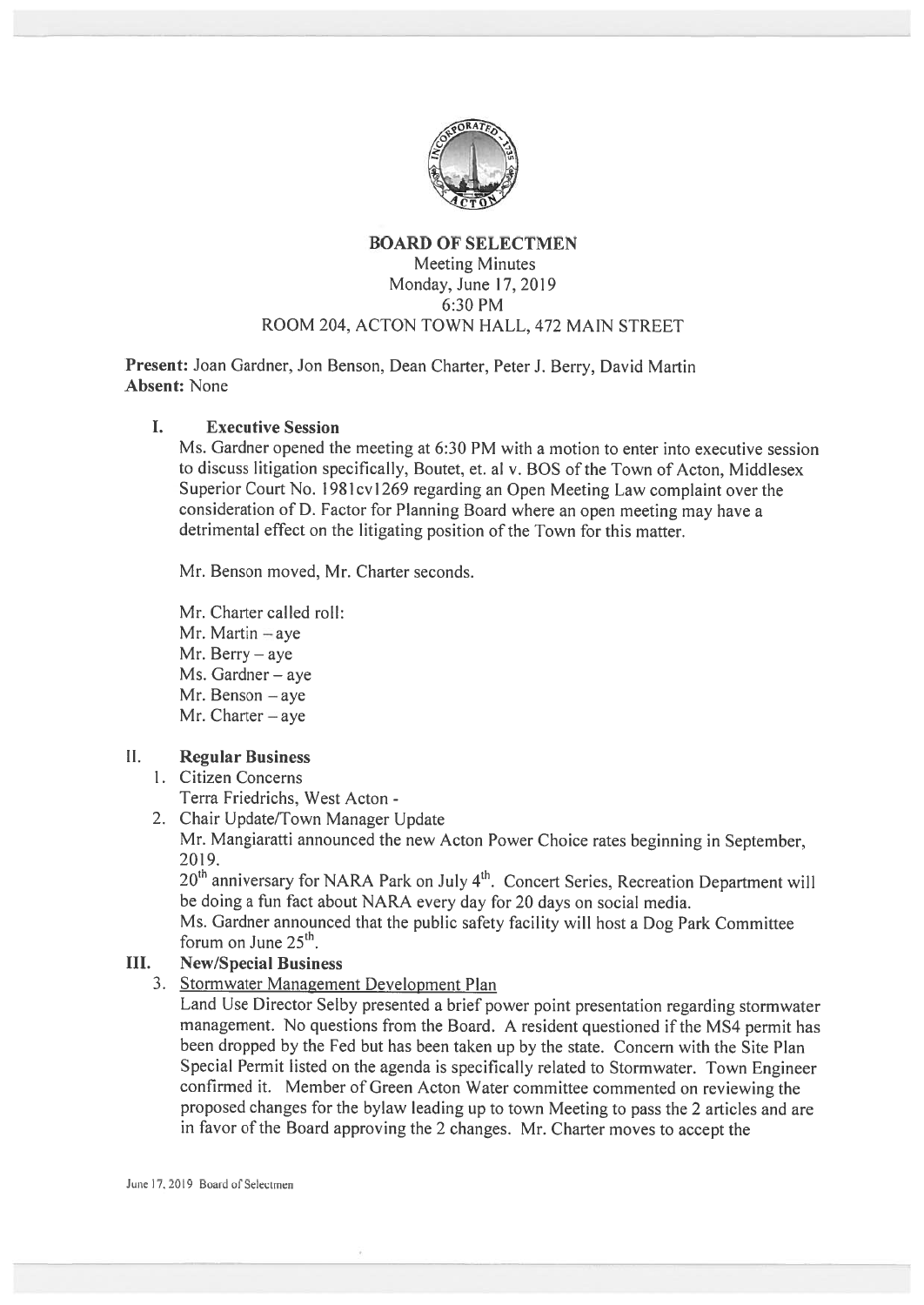

amendments to Chapter X Bylaw, Mr. Benson seconds. The Board voted 5-0. The motion carries. Mr. Charter moves to accep<sup>t</sup> the Site Plan Special Permit Rules and Regulation as amended, Mr. Berry seconds. The Board voted 5-0. The motion carries.

#### 4. Water Resource Advisory Committee Project Presentation

Ron Beck. Chair of WRAC presented to the Board <sup>a</sup> presentation with recommendation for conducting the water study and their recommendations. Looking for assistance with various town staff. ABRHS student to help with social media. <sup>A</sup> primary budget of \$50.000. Increase in associate members. Mr. Charter is looking for input from Town Manager with town staff hours, and \$50,000 from the budget. Mr. Benson suggested <sup>a</sup> joint public meeting with Acton Water District, Board of Selectmen and WRAC. JB moves to hold <sup>a</sup> joint public meeting of BOS and AWD and various staff meet, Mr. Berry seconds. The Board voted 5-0. The motion carries.

5. Request to Increase Ambulance Billing Rates

Mr. Mangiaratti briefed the Board on increasing the ambulance billing rates — CMERA is increasing on July  $1<sup>st</sup>$ . Suggests that Acton do the same. Mr. Martin moves to adopt the rates as listed, Mr. Charter seconds. The Board voted 5-0. The motion carries.

6. Update on Kmart Parcel. 252 Main Street

Mr. Benson read from <sup>a</sup> prepare<sup>d</sup> statement. Mr. Benson met with Frank Maglio from Stop and Shop and briefed the public and the Board regarding the scenario regarding the future of the parcel. The Board met in Executive Session on June 13, the Board felt that we (the town) should not pursue the purchase of the parce<sup>l</sup> due to pending expenses with the twin schools and the North Acton Fire Station. Eminent Domain is not an option as it has to be specific to public purpose and have <sup>a</sup> <sup>p</sup>lan for the property and not to prohibit an unwanted development.

Several members of the public questioned regarding possibility of <sup>a</sup> 40B at the parcel, agreemen<sup>t</sup> about not purchasing the property, suggestions on having <sup>a</sup> citizen engagemen<sup>t</sup> group on what citizens would like to see go onto the parcel.

7. Board to Discuss Request from ABRSD for <sup>a</sup> Special Town Meeting on December 10. 2019 and Special Election on December 17. 2019

Mr. Mangiaratti briefed the Board members regarding the reques<sup>t</sup> to hold <sup>a</sup> special town meeting and election and <sup>p</sup>lans on aligning the North Acton Fire Station as <sup>a</sup> warrant article as well. ABRSD called for the special town meeting. <sup>A</sup> member of the audience requested to have <sup>a</sup> sewer article and <sup>p</sup>laced early on the warrant. Mr. Berry moves to call for <sup>a</sup> special town meeting and special election, Mr. Benson seconds. The Board votes 5-0. The motion carries.

8. Presentation of Preliminary Design for Age-Restricted Development on 36! Great Road Nancy Tavernier presented to the Board <sup>a</sup> proposa<sup>l</sup> for an age—restricted 40B propose<sup>d</sup> at <sup>361</sup> Great Road on behalf of Mark O'Hagan. Mr. O'Hagan explained the preliminary design — this is not <sup>a</sup> LIP application since the town is very close to reaching the Safe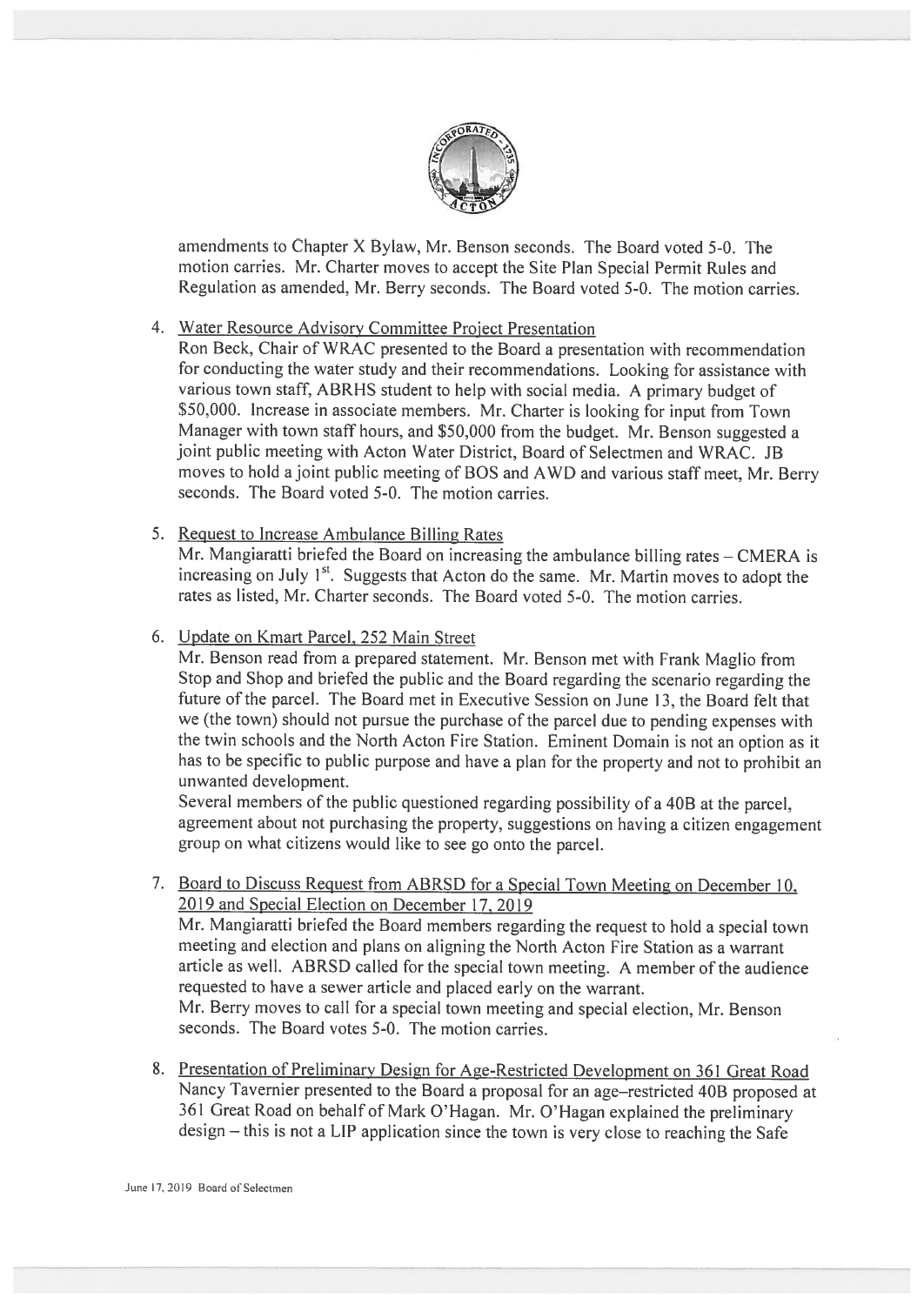

Harbor of 10% affordable housing. Ms. Tavernier stressed that this was <sup>a</sup> BOS goal for more affordable housing for seniors. Mr. Chartet mentioned about access from Wampus Ave, Mr. O'Hagan stated that was in the plans for emergency access. Mr. Benson agrees this is <sup>a</sup> good 40B project with the pricing. Several members of the audience asked about adding <sup>a</sup> common room in the building, using ground source heat pumps to avoid tying into natural gas, providing green space. area to walk around. Mr. Charter moves that the Board expresses consensus approving of this project, Mr. Martin seconds. Board voted 5-0. The motion carries

- 9. Board to Authorize Cable Advisory Committee Public Hearing Regarding Cable License Renewal of Verizon New England. Inc. Mr. Benson read from a prepared statement. Oleg Volensky, Chair of the CAC gave an overview of the process of renewing the Verizon Cable license. Requesting the Board to authorize a public forum and be able to give 2 weeks' notice of the hearing sometime this summer. Mr. Benson moves BOS as cable television licensing — ge<sup>t</sup> JB"s statement. DM seconds. Board votes 5-0. The motion carries.
- 10. Discuss Board of Selectmen Goal Improvements to Town Meeting

Mr. Benson commented on his first experience with Town Meeting in 2018 seeing only 300 people in the audience. Mr. Benson had several meetings with various people and groups and came up with several different suggestions to help increase town meeting attendance. Looking to create <sup>a</sup> focus group with various key members including town staff and particular members of various boards and committees to create <sup>a</sup> study group. Mr. Martin mentioned that he would like to see it an advisory committee. Mr. Benson to work on and create <sup>a</sup> charge for the Town Meeting Improvement Committee charge.

11. Discuss Board of Selectmen Goal — Change Name from Board of Selectmen to Select Board

Mr. Martin brought this up at the annual goal setting. Many Boards are changing their name to Select Board. Would require <sup>a</sup> charter change, <sup>a</sup> town meeting vote, and <sup>a</sup> ballot vote. Mr. Martin moves to change the name to Select Board, Mr. Charter seconds. The Board voted 3-1-1. (Gardner, nay -Charter abstains) The motion carries.

12. Discuss Board of Selectmen Goal — Review of Town Board and Committees to Determine to Continue. Combine, or Update Charges — Morrison Farm Committee. Sidewalk Committee, Transportation Advisory Board. Green Advisory Board, and Acton 2020 Mr. Berry main concern from the Selectmen Goals is the Sidewalk Committee. Currently there are only 2 members left. Suggests moving the Sidewalk Committee to the Transportation Advisory Committee and merge them as a "complete streets" portion. Prepare <sup>a</sup> charge to combine the <sup>2</sup> committees. Charge to be prepared and presented at the July 1<sup>st</sup> meeting. Mr. Berry passed over GAB. Board to take up Morrison Farm Committee on July 1. Update charge for Acton 2020. Mr. Mangiaratti suggested to bring back updated charges when they are ready and not necessarily at the next meeting.